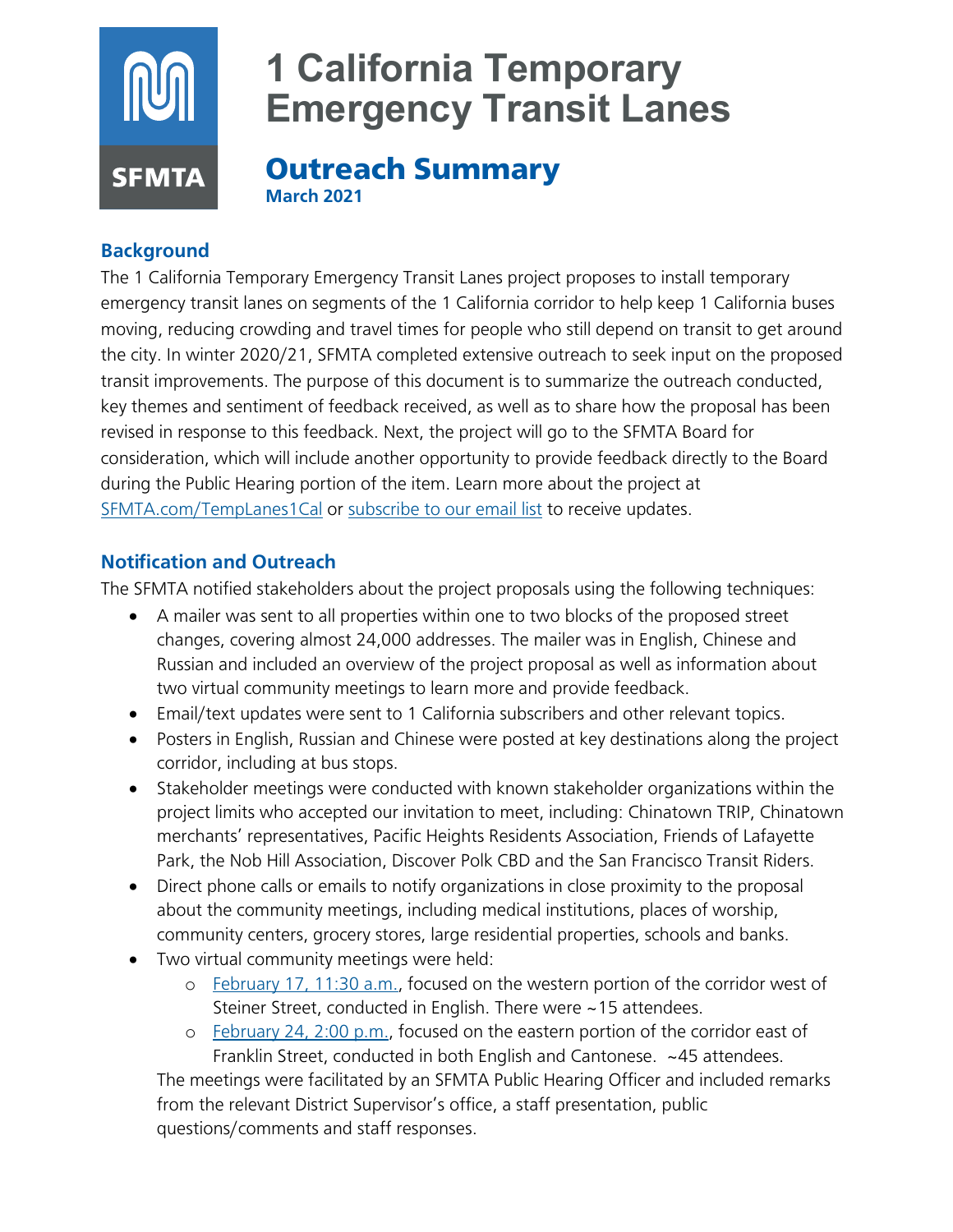• Feedback was accepted by phone and email. We received emails and/or phone calls from >50 individuals and everyone who contacted us received a response.

### **Sentiment of Feedback**

Figure 1 summarizes the number and sentiment of comments received via phone/email and live at one of the two community meetings. Out of 98 comments received, the majority, ~56%, were in support of the proposal, with approximately 30% opposed and additional 14% neutral.



*Figure 1: Number and sentiment of comments received on 1 California Temporary Emergency Transit Lane Proposal*

#### **Revised Proposal**

In response to the feedback received, the project team has developed a revised proposal, shown in Figures 2 and 3 below. This proposal will be considered for approval at a future SFMTA Board meeting, tentatively anticipated on April 20, 2021.



*Figure 2: 1 California Proposal (western segment) (no revisions since Community Meeting)*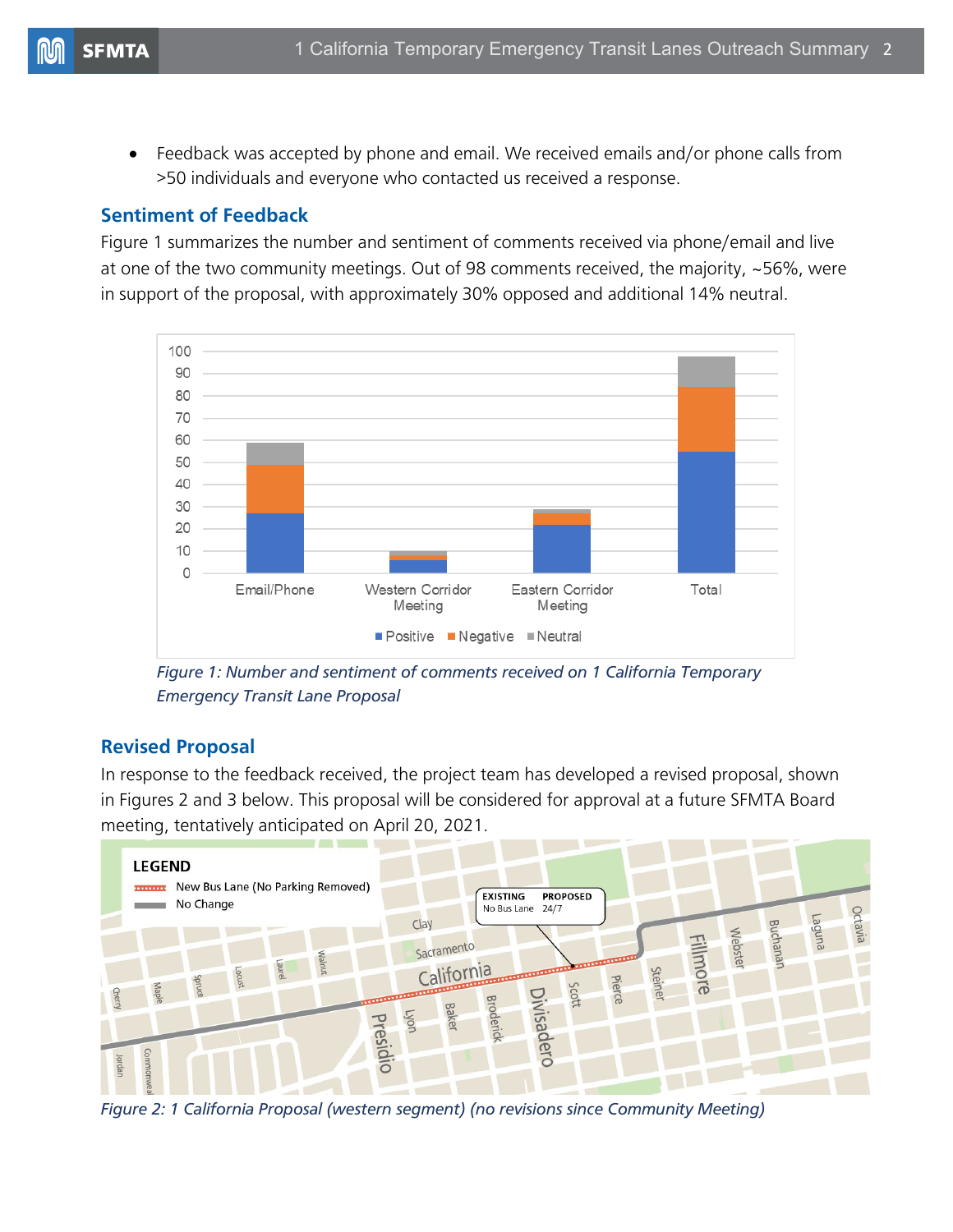

*Figure 3: 1 California Revised Proposal (eastern segment)*

## **Key Feedback Themes and Responses**

- **1. Transit customers who support the improvements and have experienced buses slowed by congestion and pass-ups/crowding on the 1 California. Requests to make transit lanes active for more hours and segments of the 1 California corridor.** Most commenters in support of the proposal focused on these points, providing firsthand experiences of pass-ups and crowded conditions (by COVID standards) riding the bus and expressing an expectation that the proposed improvements will improve their travel experiences. Some of these comments requested that additional segments of the 1 California line be considered for transit lane treatments and that locations where part-time transit lanes are proposed be considered for full-time lanes. The locations and times of day proposed for transit lanes are based on where it is feasible to install a transit lane (e.g. adequate lane width), and where data indicated the greatest potential for benefit (locations where the reduction in transit travel time during Shelter in Place was notable, indicating that reduced congestion was improving bus travel times and therefore a transit lane was likely to help protect buses from the return of congestion).
- **2. Mixed opinions about whether the 1 California is experiencing crowded conditions and being slowed by traffic.**

In addition to those 1 California riders who reported crowding and/or pass-ups, we also heard from some stakeholders that they have not observed crowded buses or the bus being slowed by traffic. As summarized in the [presentation deck](https://www.sfmta.com/sites/default/files/reports-and-documents/2021/02/1tetl_communitymeetingeast_02.24.2021_accessible.pdf) on Slides 7 and 8, our analysis found that 1 California travel times increased when traffic speeds slowed, coinciding with a significant increase in transit crowding in Fall 2020. Passenger volume data is collected by on-bus sensors and averages together a large volume of samples, which can give a clearer picture of trends than any limited set of observations.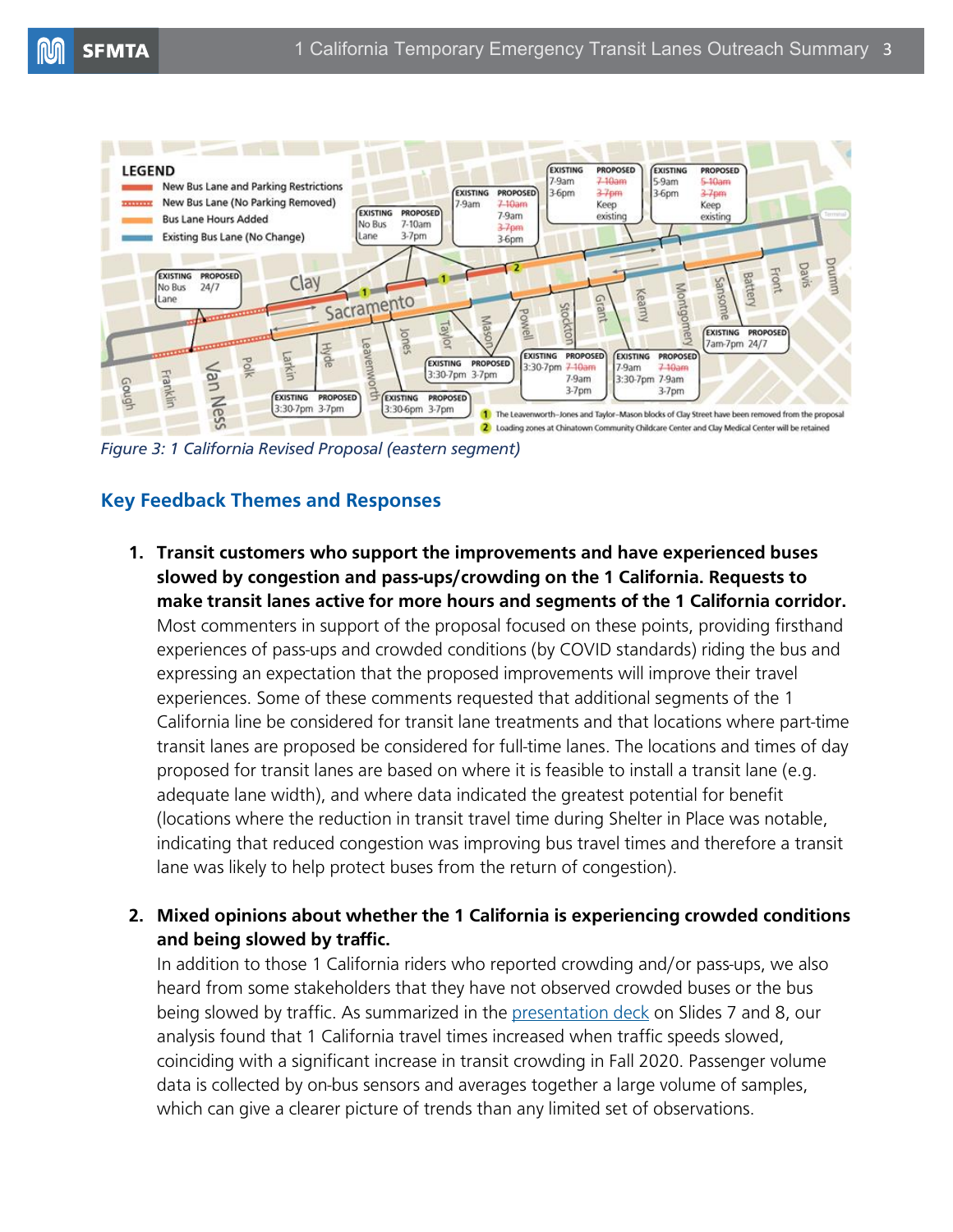**3. Concerns about impacts to loading and parking in Chinatown.** Several comments raised specific concerns about merchant loading impacts of the proposed expanded hours of transit lanes in Chinatown. In response, SFMTA gathered additional feedback from Chinatown stakeholders and revised the proposal to remove the proposed 9-10 a.m. addition on segments of Sacramento and Clay in Chinatown, given the importance of that hour for loading. In addition, proposed changes along Clay Street between Grant and Montgomery were dropped, and some minor changes to the limits of the afternoon transit lane hours on Clay between Powell and Stockton were made to maintain two passenger loading zones that support a childcare center and a medical center.

#### **4. Concerns about increased traffic congestion and impacts to parallel streets.**

Several comments were concerned that these changes would result in slower travel speeds for people driving. The traffic volumes we are seeing should be reasonably accommodated in this corridor with potential that some people who are driving will divert to parallel streets. As this is a temporary proposal, we will be evaluating impacts, including to traffic, and could make adjustments at any point if the lanes are causing any undue impacts.

**5. Concern about the impacts of new parking restrictions in Nob Hill, particularly on Clay Street.** Those raising these comments were concerned that people who own cars and do not have access to off-street parking would have a difficult time finding alternative locations to park, and find it challenging to need to move their cars twice during the workday when many people are working from home. In response to this feedback, the revised proposal removes the proposed transit lane on Clay Street between Leavenworth and Jones streets and on Clay Street between Taylor and Mason streets. We would need to remove partial blocks of the proposed transit lane on these blocks because of two locations where a tree overhangs the curbside lane. We are removing these two entire blocks to allow for additional preservation of parking. With this change, the total reduction of peak-hour parking spaces on Clay Street in Nob Hill decreases by 26, from 69 to 43 parking spaces. In addition, part**-**time transit lanes would only be in effect from Monday through Friday. Recognizing the constrained parking supply in the surrounding neighborhood, we limited the proposed transit lane hours to only those where data was showing the greatest potential for benefit.

**6. Suggestions to move the portion of the 1-California that operates on Clay and Sacramento Street to California Street.** Several commenters suggested that because the California line cable cars are not currently operating, the 1-California might be able to experience travel time benefits from operating on California Street instead of along Clay and Sacramento streets. Because the 1-California buses are trolley coach buses, they can only operate on streets that have Overhead Catenary System infrastructure (wires that supply power to our electric fleet). In addition, we try to limit changes that affect where riders catch stops because of the tremendous communication resources required to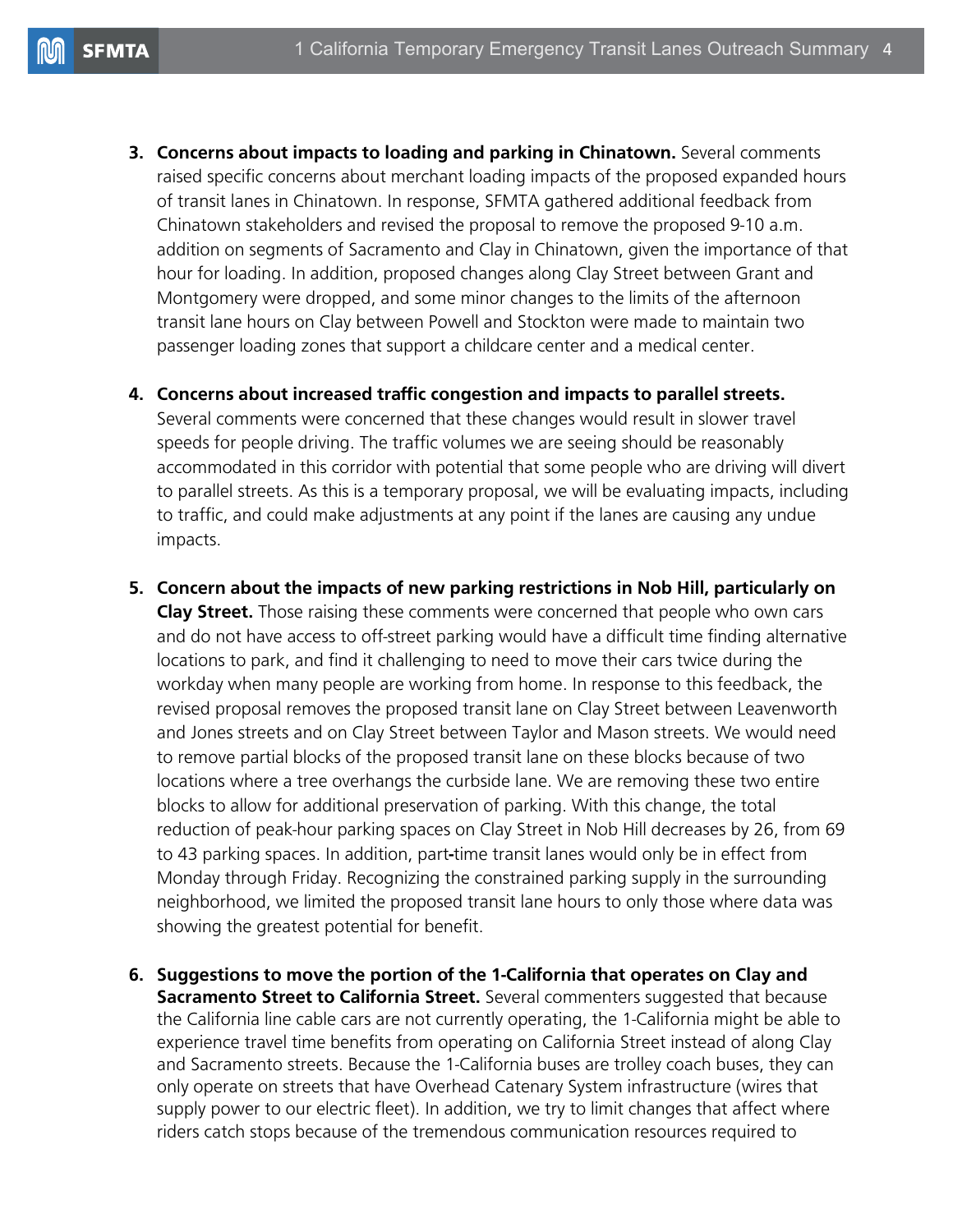properly communicate changes in stop locations. This would be especially complicated as we will eventually be bringing cable car service back and would then need to reverse all of the previous communications work when moving buses back to their normal route.

- **7. Confusion about the goals of project, connection to the COVID pandemic, and process for considering making permanent.** Some commenters were confused about the goals of the project and thought that making these changes permanent would be a foregone conclusion. The main goals of the project are:
	- To minimize crowded conditions (by COVID standards) on the 1 California line.
	- To maintain or increase 1 California service frequencies.

The proposed transit lanes are anticipated to accomplish these goals by protecting the bus from traffic delays as we move into greater levels of economic reopening. The faster the bus can repeat its "cycle time" from one end of the route to the other, the faster it can begin its next run, which means more frequent service. Typically, we assign 25 buses to the 1 California during peak hours. In April 2020, we saved so much time on the 1 California that we were able to provide the same service frequency with only 22 buses. Given the financial hardships our agency is under due to COVID-19 and a pre-existing structural deficit, SFMTA's focus will be to restore services that have been discontinued during COVID. If the bus becomes slower due to increases in traffic, we expect 1 California travel time to increase, decreasing our service frequency, and exacerbating existing crowding. In addition, we expect ridership to increase as we move into greater levels of economic reopening, creating even more impetus to address crowding.

Within four months of the State of Emergency ending, we must remove the project unless there is an additional public process and policymaker consideration and action to make it permanent. If approved and implemented, we will conduct an evaluation including a stakeholder survey. If the evaluation shows positive results and there is stakeholder support, we may bring a proposal to make some or all of the project permanent to the SFMTA Board for their consideration and potential action. We may also propose some modifications or additions to respond to what we learn during the evaluation. Improving transit speed and reliability is a priority of the SFMTA's even when we are not in the midst of a pandemic. The type of changes considered here are similar to ones we might consider in non-COVID times, but there is additional urgency for this project in light of COVID-19.

You can let us know what you feel would be important to evaluate if these temporary emergency transit lanes are approved by taking [this short survey.](https://www.sfmta.com/project-updates/outreach-and-evaluation-criteria-survey-temporary-emergency-transit-and-hov-lanes)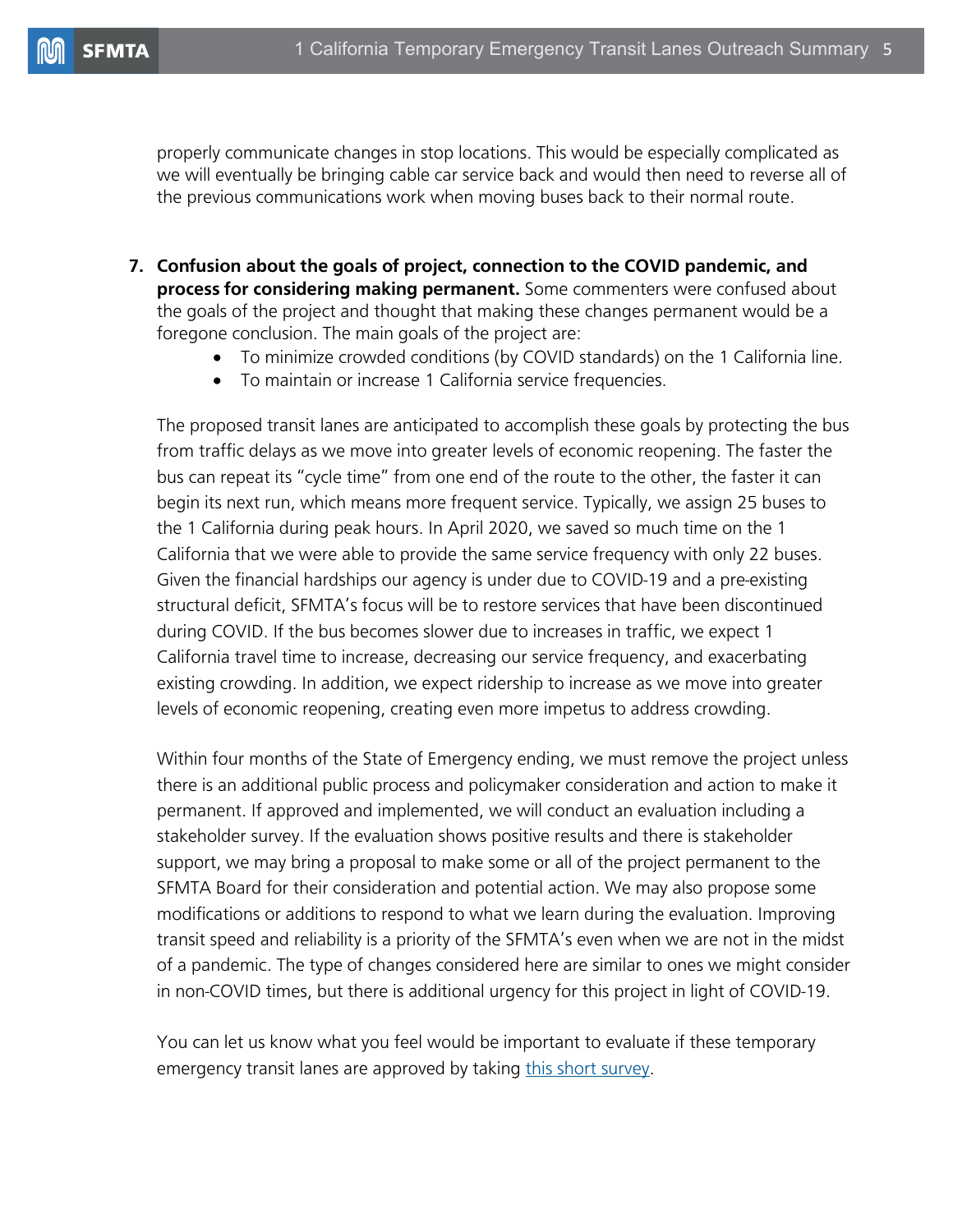**8. Questions about why transit lanes are proposed on Clay Street in Nob Hill in the afternoon from 3-7 p.m. when the dominant commute direction during these hours is westbound.**

Tables 1 and 2 show the change in 1 California travel time through Nob Hill comparing pre-Shelter in Place (February 2020) to Shelter in Place (Spring/early Summer 2020) on Clay Street and Sacramento streets, respectively. Because there were substantial savings on Clay Street in both the AM and PM peak, we are proposing transit lanes during both AM and PM peak hours. In contrast, as shown in Table 2, on Sacramento Street, because there were nominal savings in the AM peak, we did not recommend expanding transit lane hours during the AM Peak.

| <b>Period</b> | $2/1 -$<br>2/29 | $5/18 -$<br>7/11 | Percent<br><b>Savings</b> | <b>Period</b> | $2/1 -$<br>2/29 | $5/18 -$<br>7/11 | <b>Percent</b><br><b>Savings</b> |
|---------------|-----------------|------------------|---------------------------|---------------|-----------------|------------------|----------------------------------|
| $7-10am$      | 9:42            | 5:36             | 42%                       | 7-10am        | 6:54            | 6:36             | 4%                               |
| 10am-3pm      | 6:48            | 5:42             | 16%                       | 10am-3pm      | 7:12            | 6:36             | 8%                               |
| 3pm-7pm       | 7:12            | 5:24             | 25%                       | $3-7$ pm      | 7:36            | 6:12             | 18%                              |

*Table 1: Clay St b/w Powell and Polk Table 2: Sacramento St b/w Powell and Polk*

#### **9. Questions about whether transit travel time savings during Shelter in Place was only as a result of reduced ridership?**

No, we have analyzed the proportion of travel time savings associated with all aspects of bus travel time related to ridership (time it takes for the bus to stop, time the bus dwells while passengers get on and off the bus). While the results vary somewhat by segment and time of day, in most segments much less than half the travel time savings is attributable to ridership (see Table 3).

|           | Clay      |                 | <b>Sacramento</b> |                 | <b>California</b> |                 |
|-----------|-----------|-----------------|-------------------|-----------------|-------------------|-----------------|
|           | Chinatown | <b>Nob Hill</b> | Chinatown         | <b>Nob Hill</b> | <b>Inbound</b>    | <b>Outbound</b> |
|           |           |                 |                   | No travel       |                   |                 |
| AM        |           |                 |                   | time            |                   | No travel       |
| Peak      | 10%       | 23%             | 56%               | savings         | 31%               | time savings    |
| <b>PM</b> |           |                 |                   |                 |                   |                 |
| Peak      | 6%        | 28%             | 67%               | 46%             | 4%                | 27%             |

*Table 3: Proportion of 1 California Travel Time Savings Attributed to Ridership (dwell, bus stop, acceleration and deceleration time)*

#### **10. Requests to implement earlier than May 2021**

Several comments requested that the SFMTA implement these improvements faster given the existing challenges. SFMTA is working to implement a variety of street changes to respond to COVID-19 (such as Slow Streets and other Temporary Emergency Transit Lanes